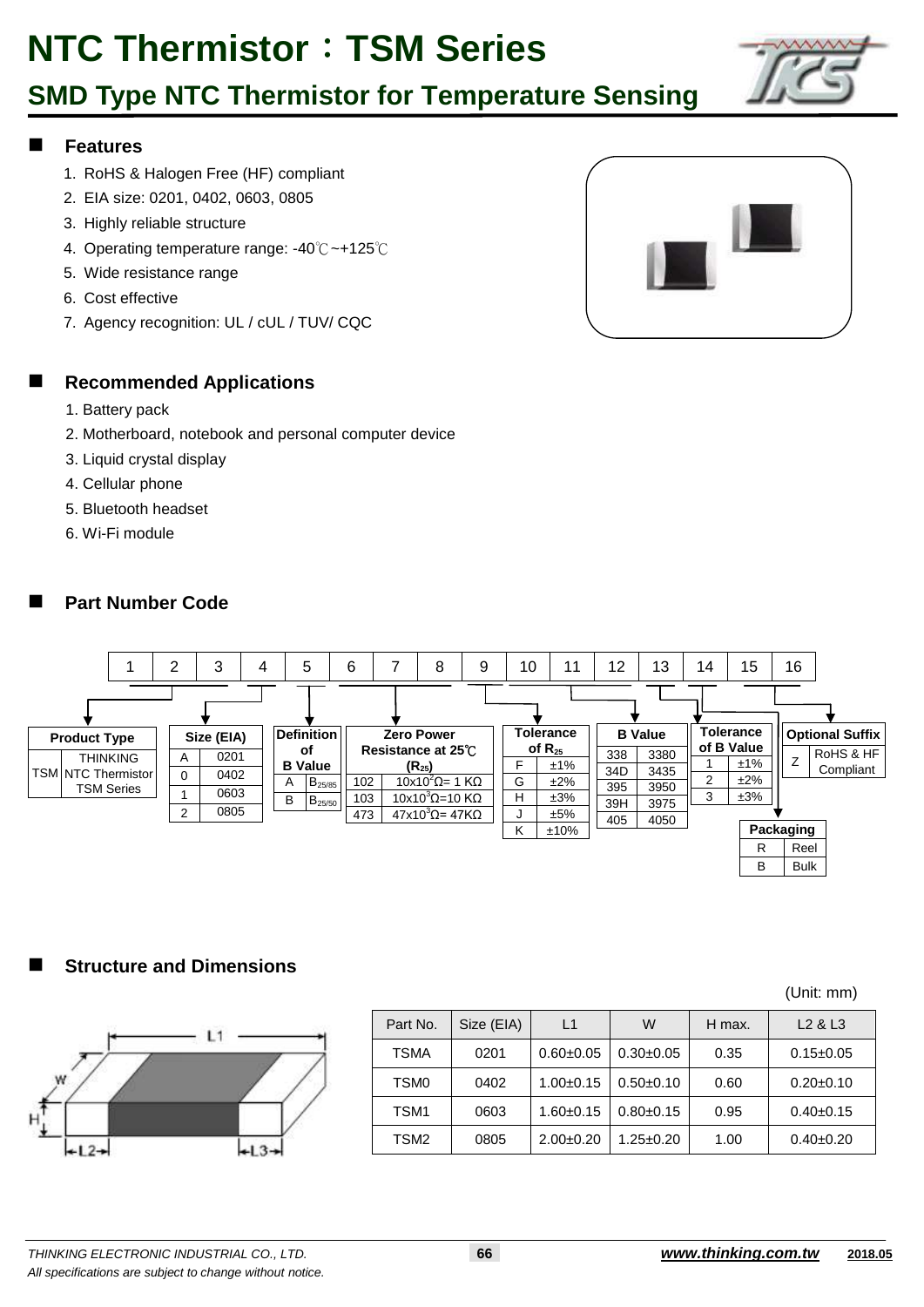

## **Electrical Characteristics**

| Part No.                                                            | Size  | Zero Power Tolerance<br>Resistance<br>at 25°C | of<br>R <sub>25</sub> |       | B<br>Value   | Tolerance<br>of<br><b>B</b> value | Max.<br>Power<br><b>Dissipation</b> | <b>Dissipation</b><br>Factor        | Thermal<br>Time | Operating<br>Temperature<br>Constant<br>Range |                  | Safety<br>Approvals      |            |
|---------------------------------------------------------------------|-------|-----------------------------------------------|-----------------------|-------|--------------|-----------------------------------|-------------------------------------|-------------------------------------|-----------------|-----------------------------------------------|------------------|--------------------------|------------|
|                                                                     | (EIA) | $R_{25}$ (K $\Omega$ )                        | $(\pm\%)$             |       | (K)          | $(\pm\%)$                         | at $25^{\circ}$ C                   | $P_{max}(mW)$ $\delta(mW)^{\circ}C$ | $\tau$ (Sec.)   | $T_L \sim T_U({}^{\circ}C)$                   | UL<br><b>cUL</b> |                          | TUV CQC    |
|                                                                     |       |                                               |                       |       |              |                                   |                                     |                                     |                 |                                               | $\sqrt{}$        |                          | $\sqrt{ }$ |
| TSMAB103□338*                                                       |       | 10<br>68                                      | 1, 2, 3,              | 25/50 | 3380<br>4250 |                                   | 100                                 | Approx.                             | Approx.         |                                               | $\sqrt{}$        | $\sqrt{ }$<br>$\sqrt{ }$ | $\sqrt{ }$ |
| TSMAB683 <sup>1425*</sup><br>TSMAB104 <sup>1</sup> 425 <sup>*</sup> | 0201  | 100                                           | 5, 10                 |       | 4250         | 1, 2, 3                           |                                     | 1.4                                 | 1.2             | $-40 - +125$                                  | $\sqrt{}$        | $\sqrt{ }$               | $\sqrt{}$  |
| TSM0A103 <sup>734D*</sup>                                           |       | 10                                            |                       |       | 3435         |                                   |                                     |                                     |                 |                                               | $\sqrt{}$        | $\sqrt{}$                | $\sqrt{}$  |
| TSM0A103□395*                                                       |       | 10                                            |                       |       | 3950         |                                   |                                     |                                     |                 |                                               | $\sqrt{}$        | $\sqrt{}$                | $\sqrt{}$  |
| TSM0A223 <sup>395*</sup>                                            |       | 22                                            |                       |       | 3950         |                                   |                                     |                                     |                 |                                               | $\sqrt{ }$       | $\sqrt{ }$               | $\sqrt{}$  |
| TSM0A473□395*                                                       |       | 47                                            |                       |       | 3950         |                                   |                                     |                                     |                 |                                               | $\sqrt{}$        | $\sqrt{ }$               | $\sqrt{}$  |
| TSM0A683□410*                                                       |       | 68                                            |                       | 25/85 | 4100         |                                   |                                     |                                     |                 |                                               | $\sqrt{}$        | $\sqrt{}$                | $\sqrt{}$  |
| TSM0A104 <sub></sub> 405*                                           |       | 100                                           |                       |       | 4050         |                                   |                                     |                                     |                 |                                               | $\sqrt{}$        | $\sqrt{}$                | $\sqrt{}$  |
| TSM0A104 <sup>1</sup> 436 <sup>*</sup>                              |       | 100                                           | 1, 2, 3,              |       | 4360         | 1, 2, 3                           | 170                                 |                                     |                 |                                               | $\sqrt{}$        | $\sqrt{}$                | $\sqrt{}$  |
| TSM0A224□475*                                                       |       | 220                                           | 5, 10                 |       | 4750         |                                   |                                     |                                     | Approx.<br>2.0  |                                               | $\sqrt{}$        | $\sqrt{}$                | $\sqrt{}$  |
| TSM0B1037338*                                                       | 0402  | 10                                            |                       |       | 3380         |                                   |                                     | Approx.<br>1.7                      |                 | $-40 - +125$                                  | $\sqrt{}$        | $\sqrt{ }$               | $\sqrt{}$  |
| TSM0B473□405*                                                       |       | 47                                            |                       |       | 4050         |                                   |                                     |                                     |                 |                                               | $\sqrt{}$        | $\sqrt{}$                | $\sqrt{ }$ |
| TSM0B104 <sup>7425*</sup>                                           |       | 100                                           |                       | 25/50 | 4250         |                                   |                                     |                                     |                 |                                               | $\sqrt{}$        | $\sqrt{ }$               | $\sqrt{}$  |
| TSM0B104 <sup>7436*</sup>                                           |       | 100                                           | 5, 10                 |       | 4360         |                                   |                                     |                                     |                 |                                               | $\sqrt{}$        | $\sqrt{}$                | $\sqrt{}$  |
| TSM0B224□470*                                                       |       | 220                                           |                       |       | 4700         |                                   |                                     |                                     |                 |                                               | $\sqrt{}$        | $\sqrt{}$                | $\sqrt{}$  |
| TSM0A103□430*                                                       |       | 10                                            |                       | 25/85 | 4300         |                                   |                                     |                                     |                 |                                               | $\sqrt{}$        | $\sqrt{}$                | $\sqrt{ }$ |
| TSM0B102 <sub>2</sub> 365*                                          |       | $\mathbf{1}$                                  |                       |       | 3650         | 2,3                               | 100                                 |                                     |                 |                                               | $\sqrt{}$        | $\sqrt{}$                | $\sqrt{}$  |
| TSM0B474□470*                                                       |       | 470                                           |                       | 25/50 | 4700         |                                   |                                     |                                     |                 |                                               | $\sqrt{}$        | $\sqrt{}$                | $\sqrt{}$  |
| TSM1A202 <sup></sup> 340 <sup>*</sup>                               |       | $\mathbf{2}$                                  |                       |       | 3400         |                                   |                                     |                                     |                 |                                               | $\sqrt{}$        | $\sqrt{}$                | $\sqrt{}$  |
| TSM1A472 <sub>2</sub> 34D <sup>*</sup>                              |       | 4.7                                           |                       |       | 3435         |                                   |                                     |                                     |                 |                                               | $\sqrt{}$        | $\sqrt{ }$               | $\sqrt{}$  |
| TSM1A472 <sup>370*</sup>                                            |       | 4.7                                           |                       |       | 3700         |                                   |                                     |                                     |                 |                                               | $\sqrt{}$        | $\sqrt{}$                | $\sqrt{}$  |
| TSM1A502 <sub>2</sub> 34D <sup>*</sup>                              |       | 5                                             |                       |       | 3435         |                                   |                                     |                                     |                 |                                               | $\sqrt{}$        | $\sqrt{}$                | $\sqrt{}$  |
| TSM1A502 <sub>2</sub> 385*                                          |       | 5                                             |                       |       | 3850         |                                   |                                     |                                     |                 |                                               | $\sqrt{}$        | $\sqrt{}$                | $\sqrt{ }$ |
| TSM1A682 <sub>2</sub> 34D <sup>*</sup>                              |       | 6.8                                           |                       |       | 3435         |                                   |                                     |                                     |                 |                                               | $\sqrt{}$        | $\sqrt{ }$               | $\sqrt{}$  |
| TSM1A103 <sub>24D</sub> *                                           |       | 10                                            |                       |       | 3435         |                                   |                                     |                                     |                 |                                               | $\sqrt{}$        | $\sqrt{}$                | $\sqrt{}$  |
| TSM1A103 <sub>□</sub> 39H*                                          |       | 10                                            |                       |       | 3975         |                                   |                                     |                                     |                 |                                               | $\sqrt{}$        | $\sqrt{}$                | $\sqrt{}$  |
| TSM1A223 <sup>395*</sup>                                            |       | 22                                            |                       |       | 3950         |                                   |                                     |                                     |                 |                                               | V                |                          |            |
| TSM1A3331392*                                                       | 0603  | 33                                            | 1, 2, 3,<br>5, 10     | 25/85 | 3920         | 1, 2, 3                           | 210                                 | Approx.<br>2.1                      | Approx.<br>3.1  | $-40 - +125$                                  | $\sqrt{}$        | $\sqrt{}$                | $\sqrt{}$  |
| TSM1A473□39H*                                                       |       | 47                                            |                       |       | 3975         |                                   |                                     |                                     |                 |                                               | $\sqrt{}$        | $\sqrt{ }$               | $\sqrt{}$  |
| TSM1A503□400*                                                       |       | 50                                            |                       |       | 4000         |                                   |                                     |                                     |                 |                                               | $\sqrt{}$        | $\sqrt{}$                | $\sqrt{}$  |
| TSM1A683 <sup>1400*</sup>                                           |       | 68                                            |                       |       | 4000         |                                   |                                     |                                     |                 |                                               | $\sqrt{}$        | $\sqrt{ }$               | $\sqrt{}$  |
| TSM1A104 <sub>□</sub> 39H*                                          |       | 100                                           |                       |       | 3975         |                                   |                                     |                                     |                 |                                               | $\sqrt{}$        | $\sqrt{ }$               | $\sqrt{}$  |
| TSM1A104□405*                                                       |       | 100                                           |                       |       | 4050         |                                   |                                     |                                     |                 |                                               | $\sqrt{}$        | $\sqrt{}$                | $\sqrt{}$  |
| TSM1A104 <sup>1436*</sup>                                           |       | 100                                           |                       |       | 4360         |                                   |                                     |                                     |                 |                                               | $\sqrt{}$        | $\sqrt{ }$               | $\sqrt{}$  |
| TSM1A154□406*                                                       |       | 150                                           |                       |       | 4060         |                                   |                                     |                                     |                 |                                               | $\sqrt{}$        | $\sqrt{}$                | $\sqrt{ }$ |
| TSM1A204 <sup>10*</sup>                                             |       | 200                                           |                       |       | 4100         |                                   |                                     |                                     |                 |                                               | $\sqrt{}$        | $\sqrt{ }$               | $\sqrt{}$  |
| TSM1A474□41H*                                                       |       | 470                                           |                       |       | 4175         |                                   |                                     |                                     |                 |                                               | $\sqrt{}$        | $\sqrt{ }$               | $\sqrt{}$  |

Note 1:  $\Box$  = Tolerance of R<sub>25</sub>  $*$  = Tolerance of B value

Note 2: UL&cUL File No. E138827 / TUV File No. R 50167657 / CQC File No.12001080962

Note 3: Special specifications are available upon request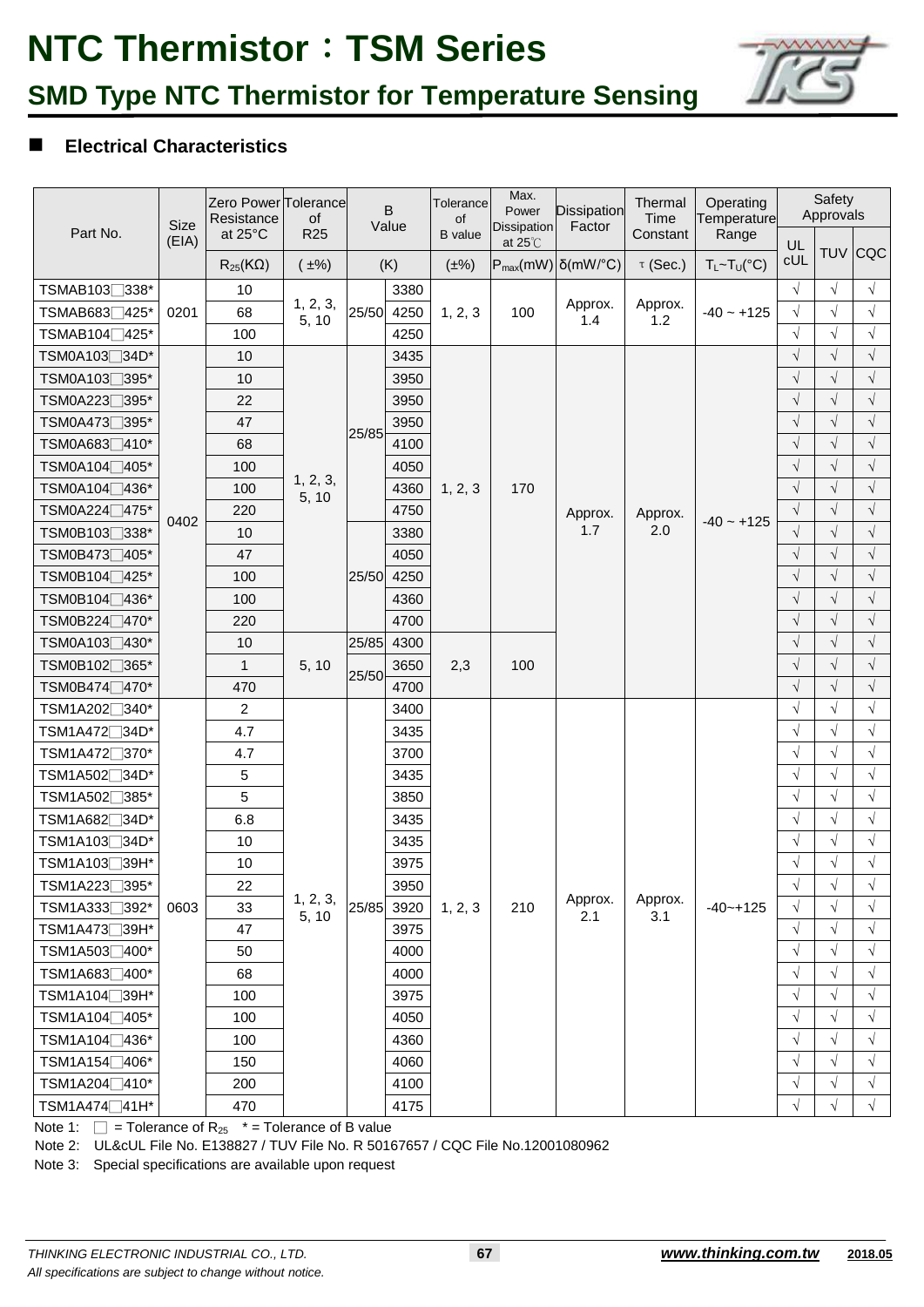

## **SMD Type NTC Thermistor for Temperature Sensing**

## **Electrical Characteristics**

|                                        | <b>Size</b> | Zero Power Tolerance<br>Resistance | of                | B<br>Value |      | Tolerance<br>of |                                         | <b>Dissipation</b><br>Factor        | Thermal<br>Time | Operating<br>Temperature    |            | Safety<br>Approvals |            |
|----------------------------------------|-------------|------------------------------------|-------------------|------------|------|-----------------|-----------------------------------------|-------------------------------------|-----------------|-----------------------------|------------|---------------------|------------|
| Part No.                               | (EIA)       | at 25°C                            | R <sub>25</sub>   |            |      | <b>B</b> value  | <b>Dissipation</b><br>at $25^{\circ}$ C |                                     | Constant        | Range                       | UL         |                     |            |
|                                        |             | $R_{25}$ (K $\Omega$ )             | $(\pm\%)$         |            | (K)  | $(\pm\%)$       |                                         | $P_{max}(mW)$ $\delta(mW)^{\circ}C$ | $\tau$ (Sec.)   | $T_L \sim T_U({}^{\circ}C)$ | cUL        |                     | TUV CQC    |
| TSM1B332 <sup>7</sup> 365*             |             | 3.3                                |                   |            | 3650 |                 |                                         |                                     |                 |                             | $\sqrt{}$  | $\sqrt{}$           | $\sqrt{ }$ |
| TSM1B682 <sup>7395*</sup>              |             | 6.8                                |                   |            | 3950 |                 |                                         |                                     |                 |                             | $\sqrt{}$  | $\sqrt{ }$          | $\sqrt{ }$ |
| TSM1B103□338*                          |             | 10                                 |                   |            | 3380 |                 |                                         |                                     |                 |                             | $\sqrt{}$  | $\sqrt{ }$          | $\sqrt{}$  |
| TSM1B103 <sup>1</sup> 420*             |             | 10                                 | 1, 2, 3,          |            | 4200 |                 | 210                                     |                                     |                 |                             | $\sqrt{ }$ | $\sqrt{ }$          | $\sqrt{ }$ |
| TSM1B473 <sup>1</sup> 425*             | 0603        | 47                                 | 5, 10             | 25/50      | 4250 | 1, 2, 3         |                                         | Approx.                             | Approx.         | $-40 - +125$                | $\sqrt{}$  | $\sqrt{ }$          | $\sqrt{}$  |
| TSM1B104 <sup>7359*</sup>              |             | 100                                |                   |            | 3590 |                 |                                         | 2.1                                 | 3.1             |                             | $\sqrt{ }$ | $\sqrt{ }$          | $\sqrt{}$  |
| TSM1B104 <sup>∩</sup> 425*             |             | 100                                |                   |            | 4250 |                 |                                         |                                     |                 |                             | $\sqrt{ }$ | $\sqrt{ }$          | $\sqrt{ }$ |
| TSM1B224□450*                          |             | 220                                |                   |            | 4500 |                 |                                         |                                     |                 |                             | $\sqrt{}$  | $\sqrt{ }$          | $\sqrt{}$  |
| TSM1B222 <sup>7395*</sup>              |             | 2.2                                | 5, 10             |            | 3950 | 2, 3            | 100                                     |                                     |                 |                             | $\sqrt{}$  | $\sqrt{ }$          | $\sqrt{}$  |
| TSM1B682 <sup>1</sup> 425*             |             | 6.8                                |                   |            | 4250 | 3               |                                         |                                     |                 |                             | $\sqrt{ }$ | $\sqrt{ }$          | $\sqrt{}$  |
| TSM2A102 <sub>2320</sub> *             |             | 1                                  |                   |            | 3200 |                 |                                         |                                     |                 |                             | $\sqrt{}$  | $\sqrt{}$           | $\sqrt{}$  |
| TSM2A222 <sup>7</sup> 345*             |             | 2.2                                |                   |            | 3450 |                 |                                         |                                     |                 |                             | $\sqrt{}$  | $\sqrt{}$           | $\sqrt{}$  |
| TSM2A 502 <sup></sup> 34D <sup>*</sup> |             | 5                                  |                   |            | 3435 |                 |                                         |                                     |                 |                             | $\sqrt{}$  | $\sqrt{}$           | $\sqrt{}$  |
| TSM2A682∏34D*                          |             | 6.8                                |                   |            | 3435 |                 |                                         |                                     |                 |                             | $\sqrt{}$  | $\sqrt{ }$          | $\sqrt{}$  |
| TSM2A103 <sub>□</sub> 34D*             |             | 10                                 |                   |            | 3435 |                 |                                         |                                     |                 |                             | $\sqrt{}$  | $\sqrt{ }$          | $\sqrt{}$  |
| TSM2A103 <sup>73*</sup>                |             | 10                                 |                   |            | 3730 |                 |                                         |                                     |                 |                             | $\sqrt{}$  | $\sqrt{ }$          | $\sqrt{ }$ |
| TSM2A103∏395*                          |             | 10                                 |                   | 25/85      | 3950 |                 |                                         |                                     |                 |                             | $\sqrt{}$  | $\sqrt{ }$          | $\sqrt{ }$ |
| TSM2A223 <sup>7395*</sup>              | 0805        | 22                                 | 1, 2, 3,<br>5, 10 |            | 3950 | 1, 2, 3         | 240                                     | Approx.<br>2.4                      | Approx.<br>5.4  | $-40 - +125$                | $\sqrt{ }$ | $\sqrt{ }$          | $\sqrt{ }$ |
| TSM2A333∏400*                          |             | 33                                 |                   |            | 4000 |                 |                                         |                                     |                 |                             | $\sqrt{}$  | $\sqrt{ }$          | $\sqrt{2}$ |
| TSM2A473∏400*                          |             | 47                                 |                   |            | 4000 |                 |                                         |                                     |                 |                             | $\sqrt{}$  | $\sqrt{ }$          | $\sqrt{ }$ |
| TSM2A104 <sup>∩</sup> 400*             |             | 100                                |                   |            | 4000 |                 |                                         |                                     |                 |                             | $\sqrt{ }$ | $\sqrt{ }$          | $\sqrt{ }$ |
| TSM2A104 <sup>1455*</sup>              |             | 100                                |                   |            | 4550 |                 |                                         |                                     |                 |                             | $\sqrt{}$  | $\sqrt{ }$          | $\sqrt{}$  |
| TSM2A334□41H*                          |             | 330                                |                   |            | 4175 |                 |                                         |                                     |                 |                             | $\sqrt{}$  | $\sqrt{}$           | $\sqrt{ }$ |
| TSM2B103 <sup>7</sup> 395*             |             | 10                                 |                   | 25/50      | 3950 |                 |                                         |                                     |                 |                             | $\sqrt{}$  | $\sqrt{ }$          | $\sqrt{ }$ |
| TSM2B104 <sup>1</sup> 425 <sup>*</sup> |             | 100                                |                   |            | 4250 |                 |                                         |                                     |                 |                             | $\sqrt{ }$ | $\sqrt{}$           | $\sqrt{}$  |

Note 1:  $\square$  = Tolerance of R<sub>25</sub>

\* = Tolerance of B value

Note 2: UL&cUL File No. E138827 / TUV File No. R 50167657 / CQC File No.12001080962

Note 3: Special specifications are available upon request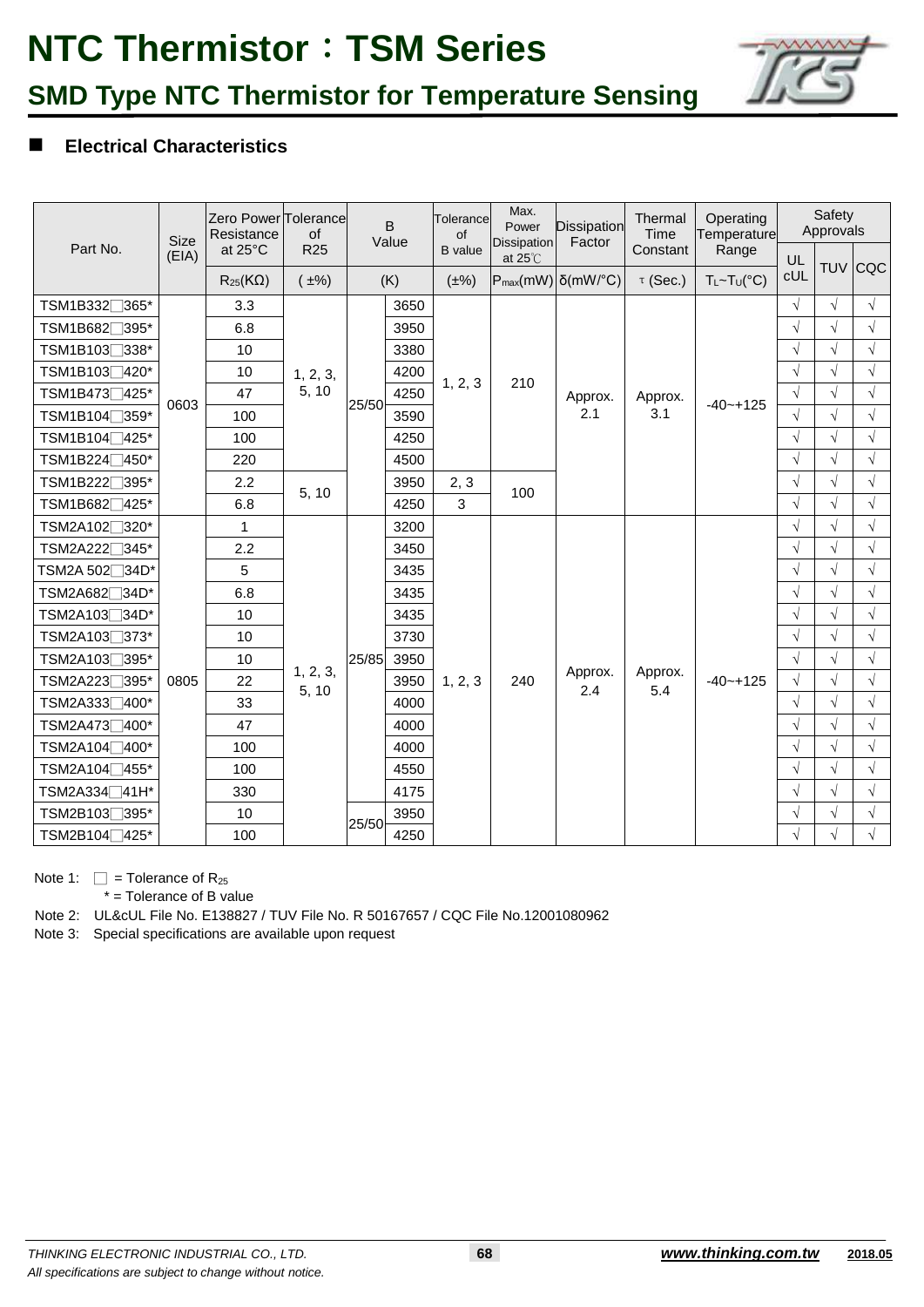





### **R-T Characteristic Curves**

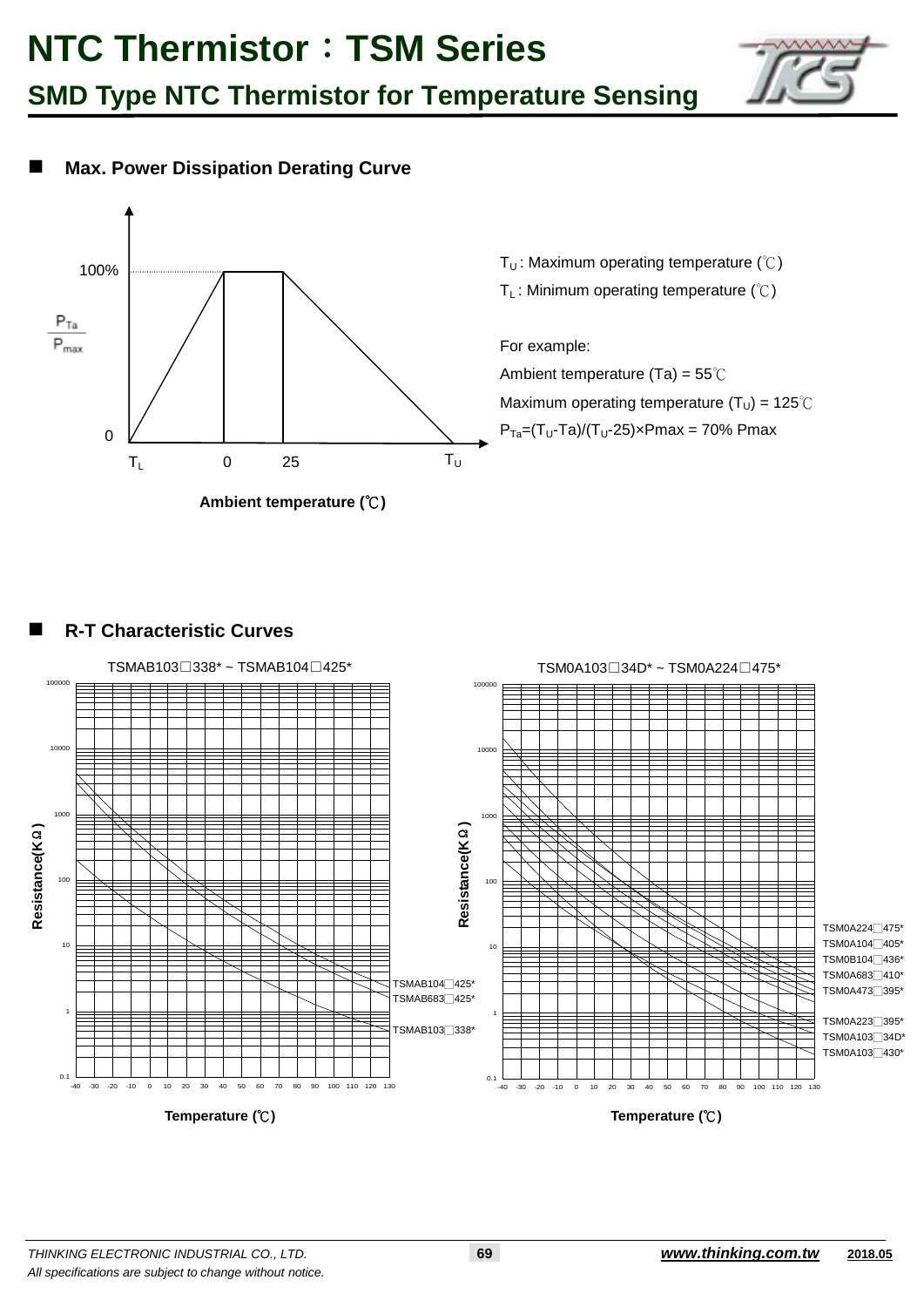## **R-T Characteristic Curves**



*All specifications are subject to change without notice.*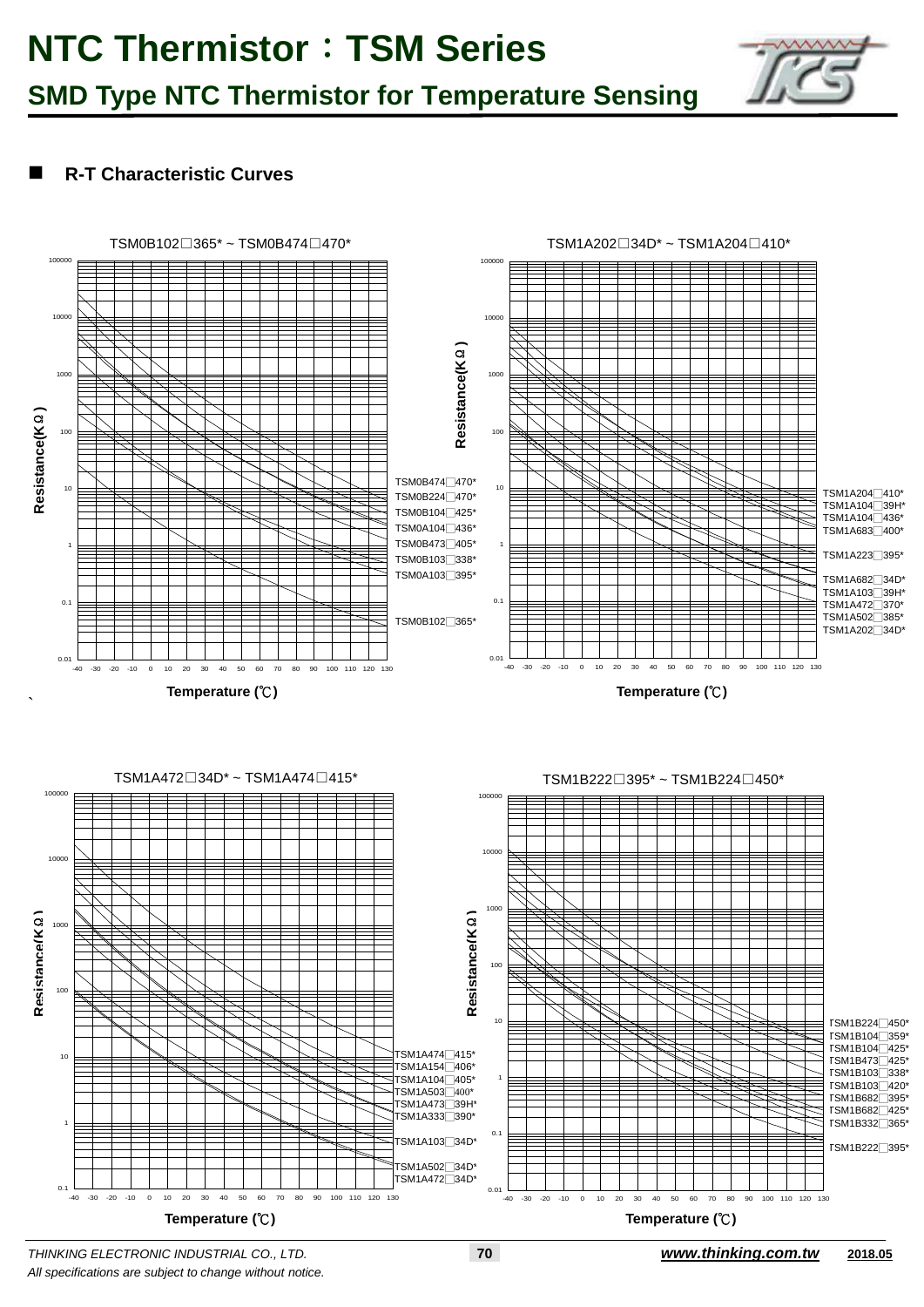

## **SMD Type NTC Thermistor for Temperature Sensing**

## **R-T Characteristic Curves**



## **Soldering Recommendation**

**IR-Reflow Soldering Profile**



#### **Time**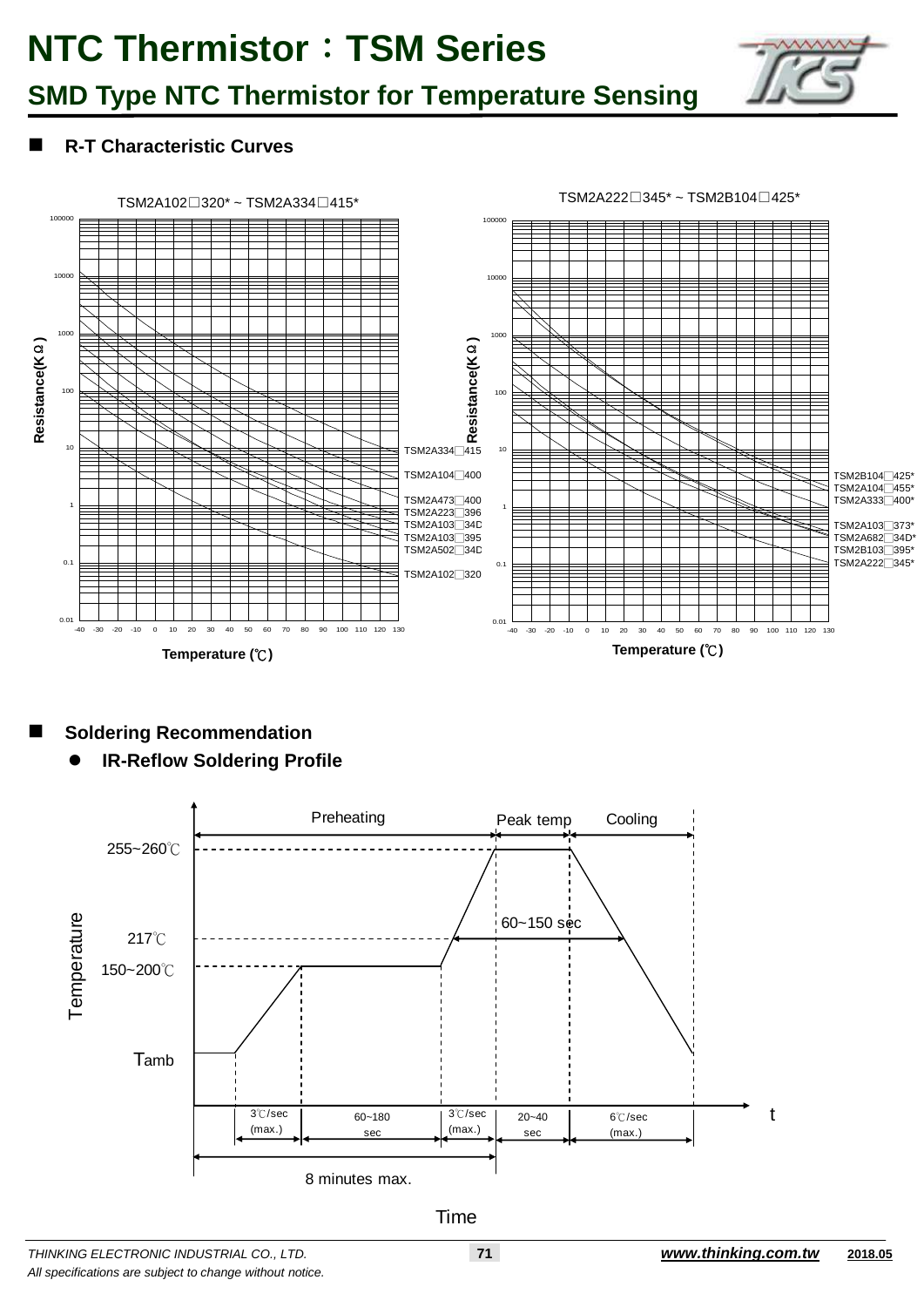

## **Recommended Reworking Conditions with Soldering Iron**

| <b>Item</b>                                                                                             | <b>Conditions</b>    |  |  |  |  |  |  |
|---------------------------------------------------------------------------------------------------------|----------------------|--|--|--|--|--|--|
| Temperature of Soldering Iron-tip                                                                       | $360^{\circ}$ (max.) |  |  |  |  |  |  |
| Soldering Time                                                                                          | $3$ sec. (max.)      |  |  |  |  |  |  |
| Diameter of Soldering Iron-tip                                                                          | $\Phi$ 3mm (max.)    |  |  |  |  |  |  |
| Caution: Please do not touch the component surface with soldering iron directly to<br>avoid its damage. |                      |  |  |  |  |  |  |

### **Recommended Soldering Pad Dimensions**



| Size (EIA) | $Z$ (mm) | $G$ (mm) | $X$ (mm) | $Y$ (mm) |
|------------|----------|----------|----------|----------|
| 0201       | 0.8      | 0.3      | 0.3      | 0.25     |
| 0402       | 1.7      | 0.5      | 0.6      | 0.6      |
| 0603       | 3.0      | 1.0      | 1.0      | 1.0      |
| 0805       | 3.4      | 1.0      | 1.4      | 1.2      |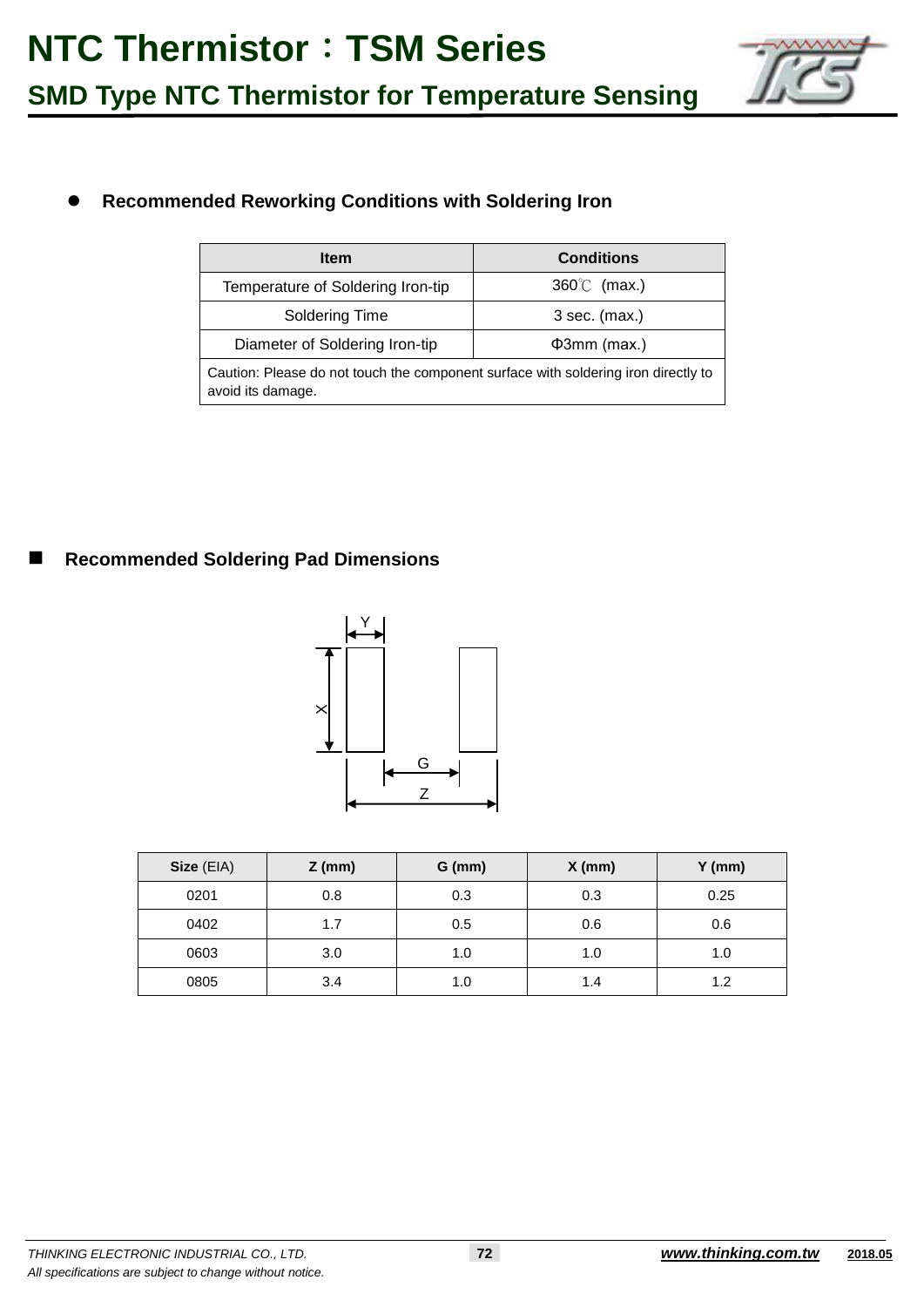

## **Notice of Soldering and Mounting on PC Board**



 For mounting SMDs on a PC board, supporting pin is suggested for use (refer to figure b) to avoid cracks caused by external stress (refer to figure a).



If circuit bending is needed for PC board design, please refer to figure (c) for mounting positions to avoid cracks caused by stress imposed on the product. O means better,  $\Delta$  is acceptable, and X is worst.

(d) Component Orientation



Locate SMDs horizontally to the direction that stress acts

During circuit bending, please locate SMDs horizontally to the direction in which stress act to avoid its cracks (refer to figure d).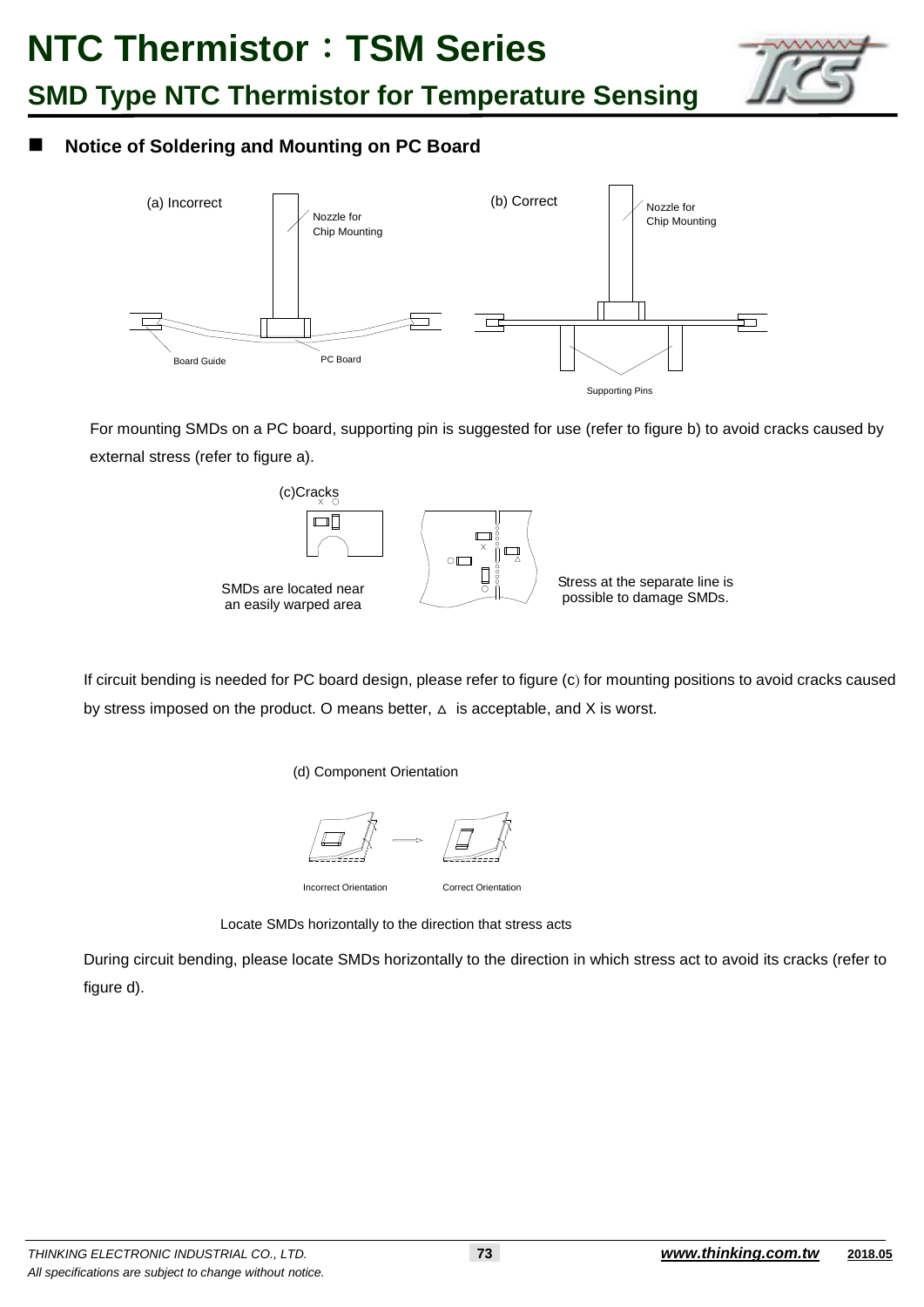



## **Reliability**

| <b>Item</b>                           | <b>Standard</b>       | <b>Test conditions / Methods</b>               | <b>Specifications</b>                                                                                 |                  |                                                           |  |  |  |
|---------------------------------------|-----------------------|------------------------------------------------|-------------------------------------------------------------------------------------------------------|------------------|-----------------------------------------------------------|--|--|--|
| Bending<br>Strength                   | IEC 60068-2-21        |                                                | Warp: 2mm for 0402,0603 and 0805<br>1mm for 0201<br>Speed $< 0.5$ mm/sec.<br>Duration: 10 sec. on PCB |                  |                                                           |  |  |  |
| Solderability                         | IEC 60068-2-58        |                                                | At least 95% of terminal<br>$245 \pm 5^{\circ}$ C, $3 \pm 0.3$ sec.                                   |                  |                                                           |  |  |  |
| Resistance to<br>Soldering Heat       | IEC 60068-2-58        |                                                | $260 \pm 5^{\circ}$ C, 10 $\pm$ 1 sec.                                                                |                  |                                                           |  |  |  |
| <b>High</b><br>Temperature<br>Storage | IEC 60068-2-2         |                                                | No visible damage<br>$\Delta$ R <sub>25</sub> /R <sub>25</sub> $\vert \leq 5\%$                       |                  |                                                           |  |  |  |
| Damp Heat,<br>Steady State            | IEC 60068-2-78        | 40 ± 2°C, 90~95% RH, 1000 ± 24 hrs             | No visible damage<br>$\triangle$ R <sub>25</sub> /R <sub>25</sub>   $\leq$ 3%                         |                  |                                                           |  |  |  |
|                                       |                       | PCB.                                           | The conditions shown below shall be repeated 5 cycles on                                              |                  |                                                           |  |  |  |
|                                       |                       | <b>Step</b>                                    | Temperature $(\mathcal{C})$                                                                           | Period (minutes) |                                                           |  |  |  |
| Rapid Change of                       | IEC 60068-2-14        | 1                                              | $-40 \pm 5$                                                                                           | $30 \pm 3$       | No visible damage                                         |  |  |  |
| Temperature                           |                       | $\overline{2}$                                 | Room temperature                                                                                      | $5 \pm 3$        | $\triangle$ R <sub>25</sub> /R <sub>25</sub>   $\leq 3\%$ |  |  |  |
|                                       |                       | 3                                              | $125 \pm 5$                                                                                           | $30 \pm 3$       |                                                           |  |  |  |
|                                       |                       | $\overline{4}$                                 | Room temperature                                                                                      | $5 \pm 3$        |                                                           |  |  |  |
|                                       |                       |                                                |                                                                                                       |                  |                                                           |  |  |  |
| Max. Power<br><b>Dissipation</b>      | IEC 60539-1<br>4.26.3 | $25 \pm 5^{\circ}$ C, Pmax., 1000 $\pm$ 24 hrs | No visible damage<br>$\Delta$ R <sub>25</sub> /R <sub>25</sub> $\vert \leq 5\%$                       |                  |                                                           |  |  |  |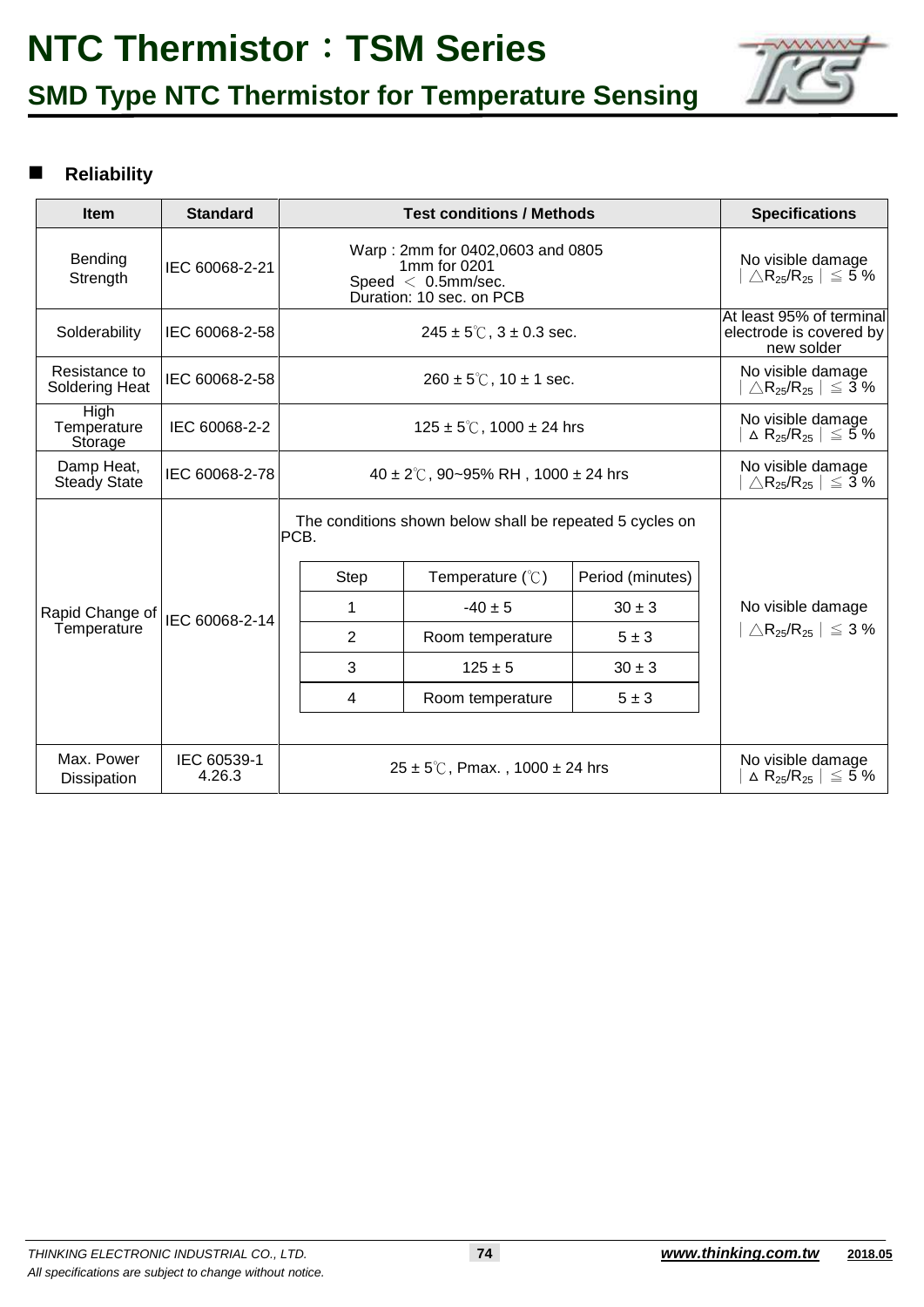

## **Packaging**

**Taping Specification** 



(Unit: mm)

| <b>、Index</b> | $\mathsf A_0$ | $B_0$ | W    |      |       | ם    | P <sub>2</sub> | $P_0$ | $\mathsf{D}_0$ | $\mathsf{n}_0$ |
|---------------|---------------|-------|------|------|-------|------|----------------|-------|----------------|----------------|
| Size          | ±0.05         | ±0.12 | ±0.2 | ±0.1 | ±0.05 | ±0.1 | ±0.05          | ±0.1  | ±0.1           | ±0.1           |
| 0201          | 0.38          | 0.68  | 8    | 1.75 | 3.5   |      |                |       | .55            | 0.38           |
| 0402          | 0.62          | 1.12  |      | 1.75 | 3.5   | ▃    |                |       | .55<br>4.      | 0.60           |



(Unit: mm)

| Index | $\mathsf A_0$ | $B_0$ | W    |      |       | P    |       | $P_0$ | $D_0$ | $\mathsf{N}_0$ |
|-------|---------------|-------|------|------|-------|------|-------|-------|-------|----------------|
| Size  | ±0.2          | ±0.2  | ±0.2 | ±0.1 | ±0.05 | ±0.1 | ±0.05 | ±0.1  | ±0.1  | ±0.1           |
| 0603  | 1.1           | 1.9   | 8    | 1.75 | 3.5   |      |       | 4     | 1.55  | 0.95           |
| 0805  | 1.5           | 2.3   | O    | 1.75 | 3.5   |      |       |       | 1.55  | 1.0            |